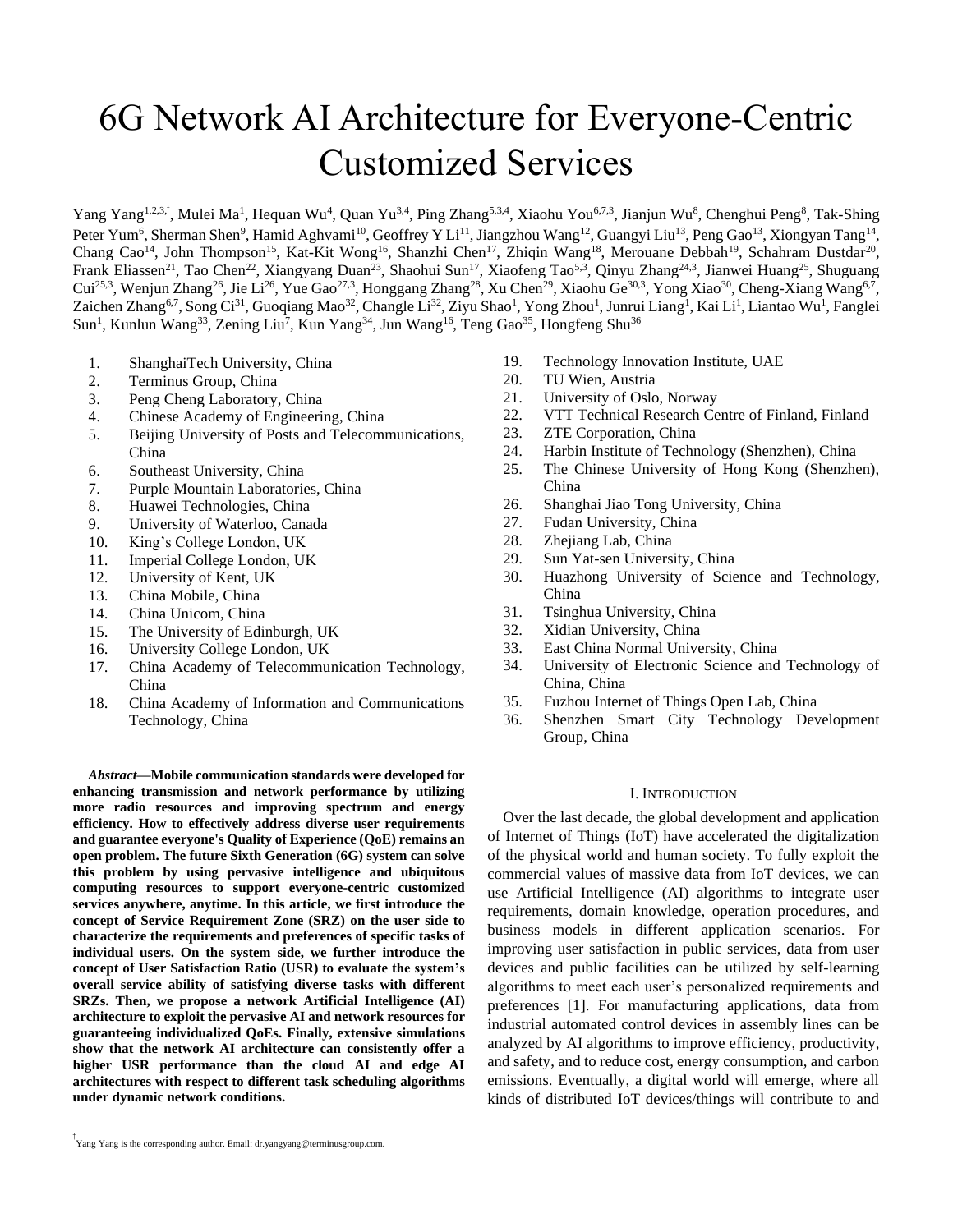benefit from an intelligent, adaptive, and collaborative network architecture [2].

The Sixth Generation (6G) mobile communication systems will be different from the Fifth Generation (5G) systems in three important aspects. First, in terms of goals, 5G aims at radical improvements of several Key Performance Indicators (KPIs), such as data rate, spectrum efficiency, energy efficiency, service coverage, device density, and air-interface delay, by at least ten times comparing to the Fourth Generation (4G) systems. 5G continues to provide different "standard" services, such as enhanced Mobile BroadBand (eMBB), Ultra Reliable Low Latency Communications (URLLC), and massive Machine Type Communications (mMTC), for different groups of users, just like 4G did for urban, sub-urban, and rural users. This traditional "user-centric" service model could only provide a statistically satisfactory performance for typical users. However, the goal of 6G is to guarantee Quality of Experience (QoE) in all application scenarios and network conditions by meeting specific requirements of various tasks from individual users. Built upon the digital world, 6G will seek to provide "everyone-centric customized" services according to each task's integrated and dynamic requirements [3]. Advanced IoT and AI technologies will accelerate the evolution towards this ambitious goal of 6G, thus achieving the finest service granularity for satisfying every user with a personalized QoE.

Second, in terms of approaches, 5G improves a set of KPIs by committing more resources, such as frequency spectrum, transmission power, antenna arrays, denser cells, cloud computing, and complex algorithms. This "technology-driven" approach cannot suit the new and evolving applications, as KPIs are hard to satisfy without understanding the dynamic user requirements and traffic flows. As delay-sensitive broadband applications such as interactive Virtual Reality/Augmented Reality (VR/AR) games and autonomous driving grow explosively, 5G is unable to deliver massive data on time over a limited network bandwidth and, consequently, cloud computing cannot guarantee satisfactory QoEs. In contrast, 6G will adopt an intelligent and sustainable "service-oriented" approach, which exploits ubiquitous sensing, communication, computing, storage, and control resources, as well as pervasive AI algorithms from cloud, to network, and to edge [4-10]. This capability will continue all the way to user devices and things, and can agilely address sudden changes due to reasons such as user behaviors, application scenarios and network conditions. Heterogenous network resources and AI algorithms will be shared and orchestrated to customize service provisioning, optimize network operation, and achieve customer well-being at different locations and time scales [11] [12].

Third, in terms of impacts, 5G is playing the key role in the digital transformation, while 6G is envisioned to lead the direction of the intelligent transformation of future services, applications, and businesses across multiple domains and sectors. This vision will be realized not only by improving transmission KPIs in different application scenarios, but more importantly, by utilizing ubiquitous network resources and AI algorithms from the cloud to the edge. 6G will create novel cross-domain innovation ecosystems by enabling effective integration, analysis, and collaboration of disparate data from different business domains, industrial sectors, application scenarios, and geographic locations. During the process of intelligent transformation, these ecosystems will jointly consider diverse requirements from multiple perspectives, develop holistic solutions with various objectives, and produce huge amounts of benefits for social progress and economic growth. Novel digital infrastructures, application cases, collaboration paradigms, and business models will be invented and deployed as the cornerstone for establishing our intelligent society in the future [13] [14].

This article proposes a new network AI architecture to fulfill the vision of 6G. Our main contributions are as follows.

- (i) To better characterize the integrated service requirements of various tasks from individual users, we introduce the concept of Service Requirement Zone (SRZ) in the multi-dimensional service space with multiple KPIs.
- (ii) To better evaluate a 6G system's overall service ability of guaranteeing QoEs, we define the concept of User Satisfaction Ratio (USR) to measure the achieved performance results against all individualized SRZs.
- (iii) To better provide pervasive intelligence in 6G, we propose the network AI architecture, which integrates basic service functions, such as sensing, communication, computing, storage, control, and AI algorithms, to improve the native AI capability for serving diverse tasks with different SRZs in the neighborhood.
- (iv) We verify the performance of the proposed network AI architecture through extensive simulation studies, together with the cloud AI and edge AI architectures. The simulation results show that the network AI architecture consistently achieves the highest USR under different network conditions.

The rest of this article is organized as follows. Section II introduces the concept of SRZ for every task from any user. Next, Section III defines the performance metric of USR for evaluating the overall service ability of a system. The network AI architecture is then proposed in Section IV. Section V shows extensive simulation results for three AI architectures under dynamic network conditions, together with a detailed analysis. Finally, Section VI concludes this article and identifies several research directions for future work.

# II. SERVICE REQUIREMENT ZONE

Radar charts with multiple KPIs have been widely used to indicate the technology advancements and capability enhancements from an aggregated system's perspective [4] [14]. Unlike this traditional approach, we apply radar charts to represent the multi-dimensional SRZ of every task for characterizing the corresponding user's service requirements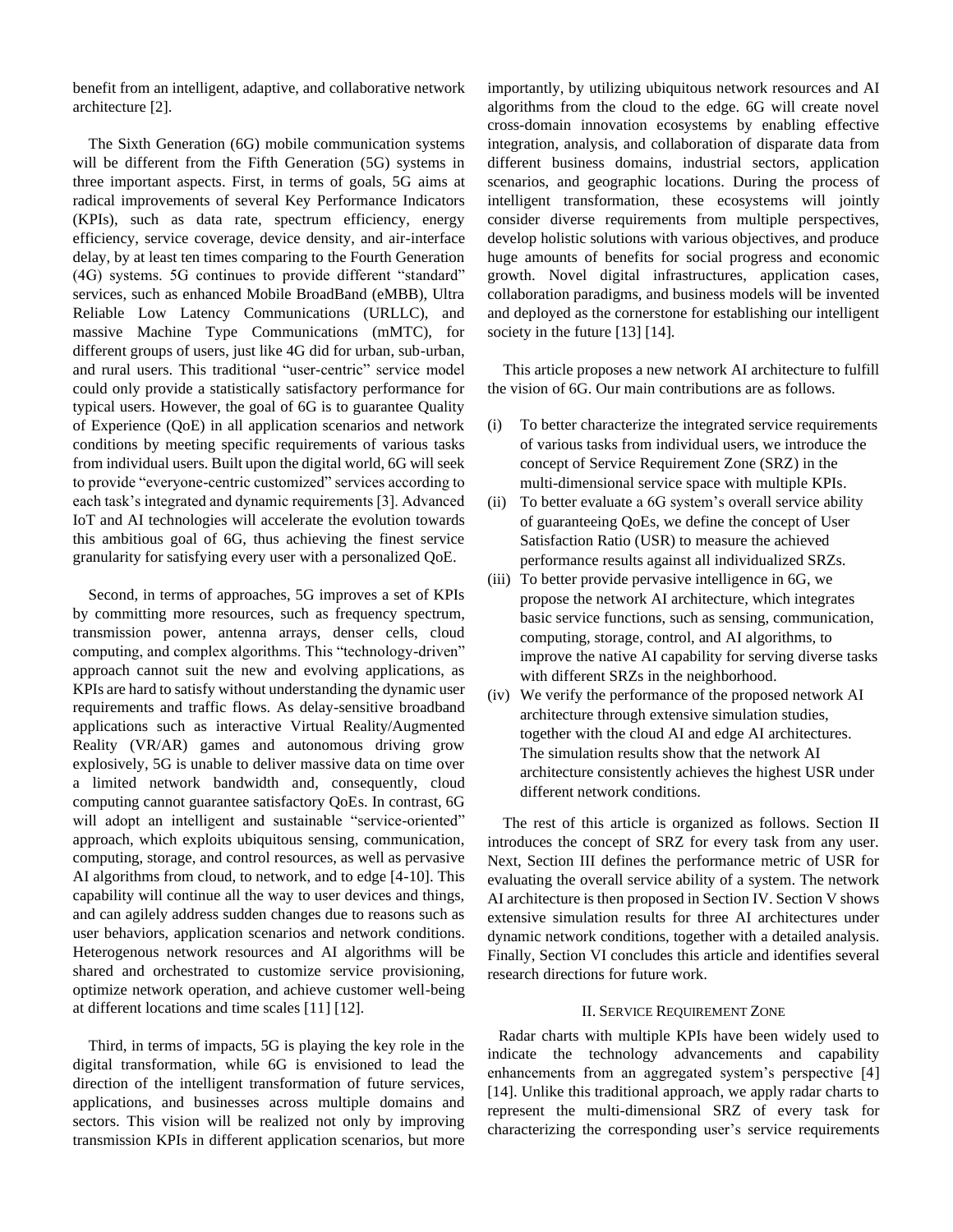and preferences. Some system KPIs are not directly relevant to a user's own service experience, e.g., device density, peak data rate, and network capacity. However, many service KPIs are critical for his/her QoE because they jointly determine the personalized SRZ.



Fig. 1 Service Requirement Zone.

As an example, Fig. 1 shows eight service KPIs that define an eight-dimensional SRZ on an octagonal radar chart, i.e., the brown zone. Note that, for a particular task, the user requirements on storage, data rate, security, reliability, and knowledge are actually the performance lower bounds, while the requirements on cost, delay, and energy consumption are the upper bounds. Since the system can certainly achieve much better performance than these KPI bounds of a single user task, the radar chart is colored in from the origin (i.e., the minimal values for the three upper bounds) to the dashed lines outside the chart, which connects the maximal system performance values for the five lower bounds.

Assume a user is playing a highly interactive VR/AR game with a group of virtual friends online. The SRZ of this task requests a low end-to-end service delay, a standard energy consumption, instant storage and caching of a large amount of user data, a high transmission data rate, normal security and privacy protection, an ultra-reliable and stable experience during the service process, rich domain-specific knowledge and capability for 3D graphic rendering, as well as a reasonable cost. To satisfy this specific SRZ and guarantee end-to-end QoE, 6G will extend network slicing technology to the finest granularity, i.e., from a specific application to every task of a user. This requires pervasive AI algorithms to instantly identify and orchestrate necessary network resources for providing everyone-centric customized services anywhere and anytime.

## III. USER SATISFACTION RATIO

The SRZs of various tasks can be used as the QoE targets for service provisioning and performance optimization in 6G. From the perspective of network operator and service provider, we propose the USR as an effective measure to evaluate the overall service ability of a 6G system in supporting a large number of tasks with different SRZs simultaneously.

Referring to the SRZ in Fig. 1, if the achieved system

performance results in multiple dimensions are all located within the brown zone, the corresponding user will feel satisfied. Otherwise, this service has failed. As its name implies, the USR is calculated as the ratio between the number of satisfied tasks and the total number of served tasks. It is an effective, fair, and general performance metric for evaluating a communication system's capability of guaranteeing QoE for a variety of tasks at the same time, not regarding any specific user locations, application scenarios, network conditions, or operation environments.

Consider different systems with a similar amount of network resources. The higher the USR is, the more intelligent a system is in utilizing limited network resources for efficiently serving diverse tasks with individualized SRZs. 5G today is mainly focused on improving separate and objective KPIs at the supply side, such as signal strength, service coverage, device density, and spectrum and energy efficiency. However, 6G seeks to satisfy every user's personal and subjective requirements denoted by SRZs at the demand side. In 6G, network resources in multiple domains are effectively integrated to jointly enhance everyone's QoE and the system's USR.

The calculation of USR is based on the binary, hard decision according to every task's SRZ, i.e., whether or not the system has satisfied the specified KPIs simultaneously. To loosen the restriction, two approaches could be applied to extend the definitions of SRZ and USR from the user side and the system side, respectively. First, we can assign different coefficients to prioritize the KPIs that are more important to particular tasks or users. Hence, the weighed SRZ is obtained by considering the varying degrees of importance of different KPIs. Second, we can introduce the softdecision method to keep the exact values when the achieved system performance results are compared with a prespecified SRZ. Hence, the stepped USR is derived by taking into account the actual levels of satisfaction on different KPIs.

### IV. THREE AI ARCHITECTURES AND THE SYSTEM MODEL

#### *1. The Cloud AI and Edge AI Architectures*

In the era of 5G, the cloud AI architecture has been widely adopted to provide centralized computing services, such as big data analysis and AI training and inference. The conventional "cloud-pipe-terminal" structure decouples the data sensing functions at user terminals, the communication functions in mobile networks (a.k.a. the pipe), and the computing functions or the AI-enabled analytical services on the cloud [12]. This is simply a combination of the existing infrastructures of Data Technology (DT), Communication Technology (CT), and Information Technology (IT). It is very challenging to coordinate these separate functions in multiple facilities for effectively providing an agile, smooth, and stable service with guaranteed end-to-end QoE.

In order to solve the problem of low speed, long delay, poor privacy, and high carbon emissions in centralized AI applications on the cloud, the edge AI architecture extends the computing capability from the cloud to the locations physically closer to end users. Although the costs for deploying edge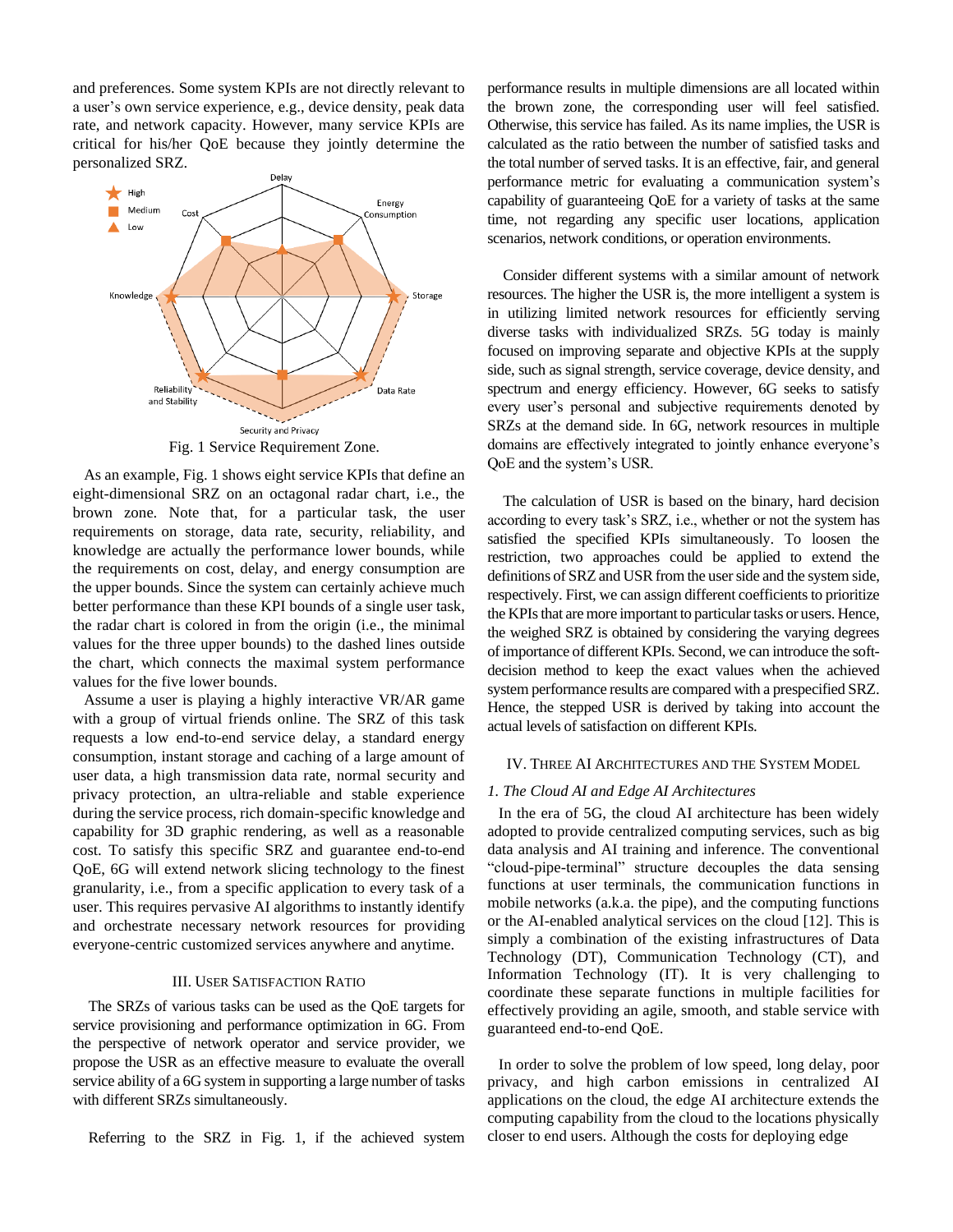

## (a) Deployments of Cloud, Edge, and Network AI Architectures.

(b) System Model.



clouds (also called cloudlets) widely in the neighborhood are very high, this "cloud-edge-terminal" structure is getting popular in various application scenarios with high added values. This is because it is much more effective in supporting computing-intensive, delay-constrained, security-assured, and privacy-sensitive applications, such as interactive VR/AR games, autonomous driving, and intelligent manufacturing.

As shown in Fig. 2 (a), central, local, and edge clouds are connected by high-speed, expensive bearer networks, which are just the traffic pipes with huge bandwidth. Strictly speaking, these computing resources are deployed as an Over-The-Top (OTT) service and are not part of the mobile networks. They are considered as affiliated AI resources for enhancing the AI service capabilities at different application scenarios and network locations. Cross-domain resource coordination and service orchestration require in-depth domain knowledge and rich experiences, and hence are very complicated and timeconsuming. This would generate a series of management and technical problems such as redundant deployment costs, circuitous data paths, and frequent desynchronized cooperation. It is very difficult for the cloud AI and edge AI architectures to guarantee end-to-end QoE for sophisticated AI services in dynamic and mobile application environments.

# *2. The Network AI Architecture with Multi-tier mNodes*

To address those challenging issues, two-level digital twins and edge-cloud cybertwins are proposed in the cyber space [8] and the service network [9], respectively. In this article, we propose the network AI architecture with multi-tier, multifunction Nodes (mNodes) to shift the classic design paradigm that assumes communication networks as the pipe only for data transmission.

As the key 6G network element, the mNode will integrate basic service functions, such as sensing, communication, computing, storage, control, and AI algorithms, to provide the native AI capability inside the mobile network for QoEguaranteed, everyone-centric customized services. They will be deployed in multiple network tiers and locations for enhancing, and gradually replacing, the current 4G/5G Node Base-stations (xNBs) and Gateways (GWs) in the Radio Access Network (RAN) and the Core Network (CN), respectively. Depending on specific application scenarios, some tasks may have stringent SRZs due to data rate, delay, security, privacy, or energy constraints and should be served as locally as possible by nearby mNodes.

In Fig. 2 (a), the proposed network AI architecture consists of three key units and constructs a comprehensive, distributed, and pervasive AI environment for 6G. First, the AI infrastructure is composed of mobile networks and multi-tier mNodes with heterogeneous network resources. Second, the Network AI Logic and Control (NALC) unit controls all the integrated resources and functions inside the AI infrastructure. It provides realtime or semi-realtime (from milliseconds to tens of milliseconds) task scheduling and resource allocation. It also conducts the monitoring and management of customized service procedure and lifetime satisfaction for every task from individual users in all kinds of situations and environments. Third, the Network AI Management and Orchestration (NAMO) unit contains an elastic and extensible AI as a Service (AIaaS) platform, which supports AI service orchestration and automatic management for a wide range of 6G applications. For the cases that other IT vendors are willing to contribute additional cloud and edge computing resources, the NAMO can help to coordinate all the resources for supporting complex services across different AI architectures. In summary, the network AI architecture can either serve various tasks independently, or complement with the cloud AI and edge AI architectures to satisfy sophisticated user requirements with more challenging SRZ targets.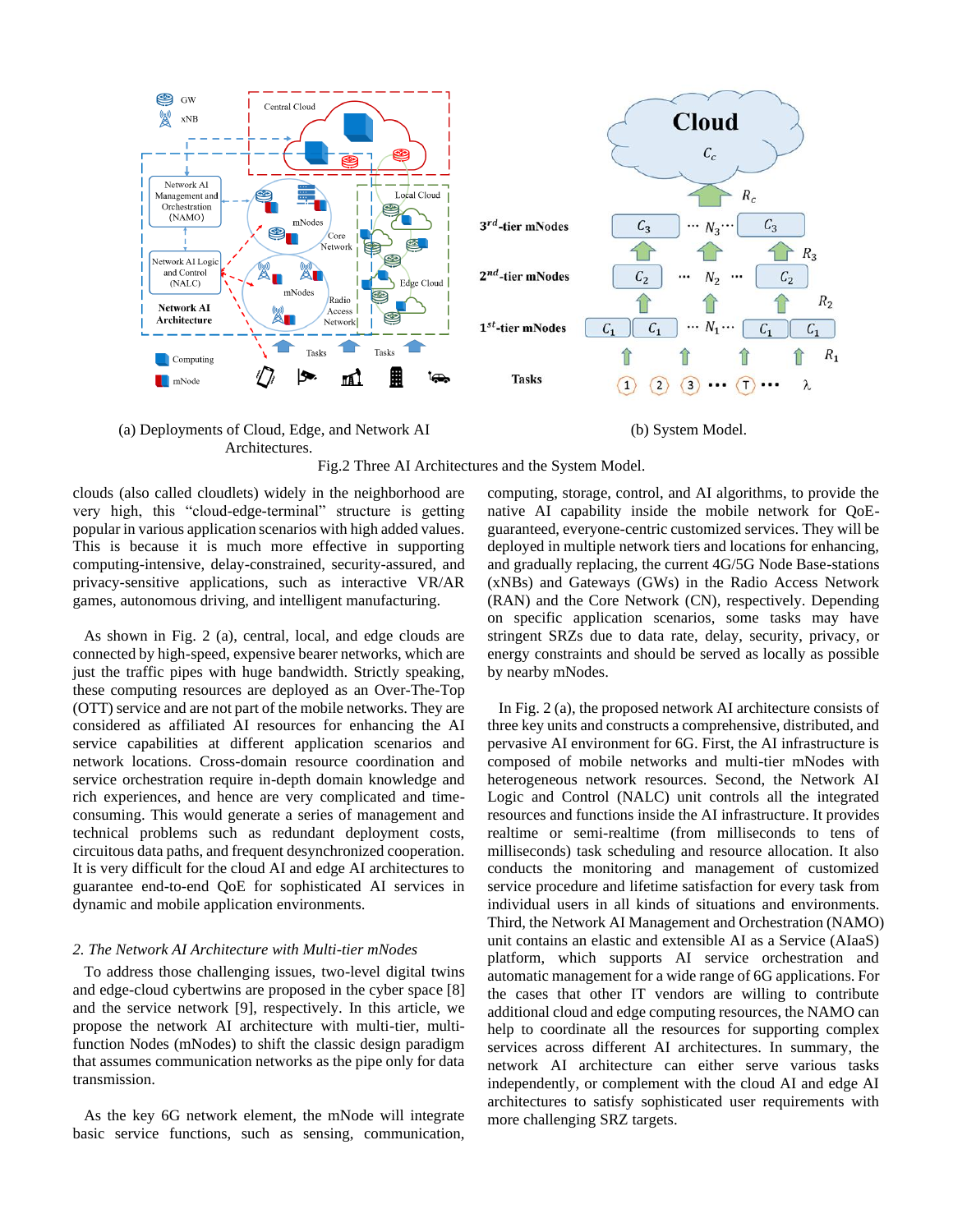|                           | Parameter                           |                          | <b>Value</b>                                                                        |                         |                         |
|---------------------------|-------------------------------------|--------------------------|-------------------------------------------------------------------------------------|-------------------------|-------------------------|
| User Task:<br>Demand Side | Task Density/Arrival Rate $\lambda$ |                          | $[1000, 3000]$ (tasks per second)                                                   |                         |                         |
|                           | Delay Bound $D_0$                   |                          | $E[D_0] = 1600$ (seconds), $Var(D_0) = 50$                                          |                         |                         |
|                           | Energy Bound $E_0$                  |                          | $E[E_0] = 1.85(kW \cdot h)$ , $Var(E_0) = 0.05$                                     |                         |                         |
|                           | Task Size Z                         |                          | $E[Z] \in [4.8 \times 10^8, 7.2 \times 10^8]$ (bytes)<br>$Var(Z)=1 \times 10^6$     |                         |                         |
|                           | Computing Requirement U             |                          | $E[U] \in [0.4 \times 10^4, 1.0 \times 10^4]$ (teraFLOPS)<br>$Var(U)=1 \times 10^2$ |                         |                         |
| 6G System:<br>Supply Side |                                     |                          | <b>Cloud AI</b>                                                                     | <b>Edge AI</b>          | <b>Network AI</b>       |
|                           | Computing Overhead                  |                          | $\boldsymbol{0}$                                                                    | 2880000<br>(teraFLOPS)  | 3640000<br>(teraFLOPS)  |
|                           | <b>Effective Computing Power</b>    |                          | 14000000<br>(teraFLOPS)                                                             | 11120000<br>(teraFLOPS) | 10360000<br>(teraFLOPS) |
|                           | Cloud                               | Computing                | 14000000                                                                            | 10000000                | 7000000                 |
|                           |                                     | Power $C_c$              | (teraFLOPS)                                                                         | (teraFLOPS)             | (teraFLOPS)             |
|                           |                                     | Data Rate $R_c$          | 2500 (Mbps)                                                                         |                         |                         |
|                           | $3^{rd}$ -tier mNode                | Number $N_3$             | $\boldsymbol{0}$                                                                    | $\theta$                | 10                      |
|                           |                                     | Computing<br>Power $C_3$ |                                                                                     |                         | 112000<br>(teraFLOPS)   |
|                           |                                     | Data rate $R_3$          | $E[R_3] \in [1600, 2500]$ (Mbps), $Var(R_3)=100$                                    |                         |                         |
|                           | $2^{nd}$ -tier mNode                | Number $N_2$             | $\boldsymbol{0}$                                                                    | 0                       | 100                     |
|                           |                                     | Computing<br>Power $C_2$ |                                                                                     |                         | 11200<br>(teraFLOPS)    |
|                           |                                     | Data Rate $R_2$          | $E[R_2] \in [400, 625]$ (Mbps), Var $(R_2) = 25$                                    |                         |                         |
|                           | $1st$ -tier mNode                   | Number $N_1$             | $\boldsymbol{0}$                                                                    | 1000                    | 1000                    |
|                           |                                     | Computing                |                                                                                     | 1120                    | 1120                    |
|                           |                                     | Power $C_1$              |                                                                                     | (teraFLOPS)             | (teraFLOPS)             |
|                           |                                     | Data Rate $R_1$          | $\in$ [56, 87.5] (Mbps), Var( $R_1$ )=7<br>$E[R_1]$                                 |                         |                         |
| Algorithms:               | Fair Equal Scheduling (FES)         |                          | 100%                                                                                | $50\% : 50\%$           | 25:25:25:25 %           |
| Supply Side               | The Closer The Better (TCTB)        |                          | 100%                                                                                | $80\% : 20\%$           | 80: 10: 5: 5 %          |

Table 1. Simulation Parameters.

# *3. System Model*

To study a typical 6G system with dispersive computing resources and pervasive intelligence, Fig. 2 (b) shows a general system model for different AI architectures. Let us consider a series of tasks, each having a customized SRZ, arriving at the system with rate *λ* tasks per second. These tasks are generated randomly either by end users enjoying mobile internet services or by various devices and things embedded in industrial IoT applications. As discussed, simply deploying more computing resources as the affiliated AI capabilities in access networks and bearer networks, while keeping different service functions separated (as in previous generations of mobile networks), would generate significant management and technical problems. Therefore, without loss of generality, we consider a three-tier network AI architecture with three types of mNodes, which are represented by blue rectangular boxes. The number of mNodes, the computing power (FLOPS: floating-point operations per second), and the network data rate (bytes per second) in the *i th* tier are denoted by  $N_i$ ,  $C_i$ , and  $R_i$ , respectively. Above them sits a cloud, which has the highest data rate  $R_c$  and the strongest computing power  $C_c$ . This system model can be easily simplified to represent the cloud AI and edge AI architectures by setting  $N_i = 0$  for  $i \ge 1$  and  $i \ge 2$ , respectively.

For an arbitrary task *T*, the corresponding service provisioning procedure is determined by the specific task scheduling algorithm. Upon the arrival of task *T*, its SRZ is first checked by a nearby  $I^{st}$ -tier mNode at the edge, which analyzes the possibility of satisfying that SRZ with the network resources available in the vicinity. If local resources are sufficient, task *T* will be immediately served by this mNode. If not, a more powerful 2<sup>nd</sup>-tier mNode will be initiated to lead the effort of identifying feasible network resources in a bigger neighborhood. If regional resources are still not sufficient, an even stronger *3 rd* tier mNode will be called upon to perform multi-domain resource coordination over a much wider area. In some cases, task *T* is so complex that a large amount of network resources will be used to collect and process not only local and regional data, but also global data. If task *T* can be split into multiple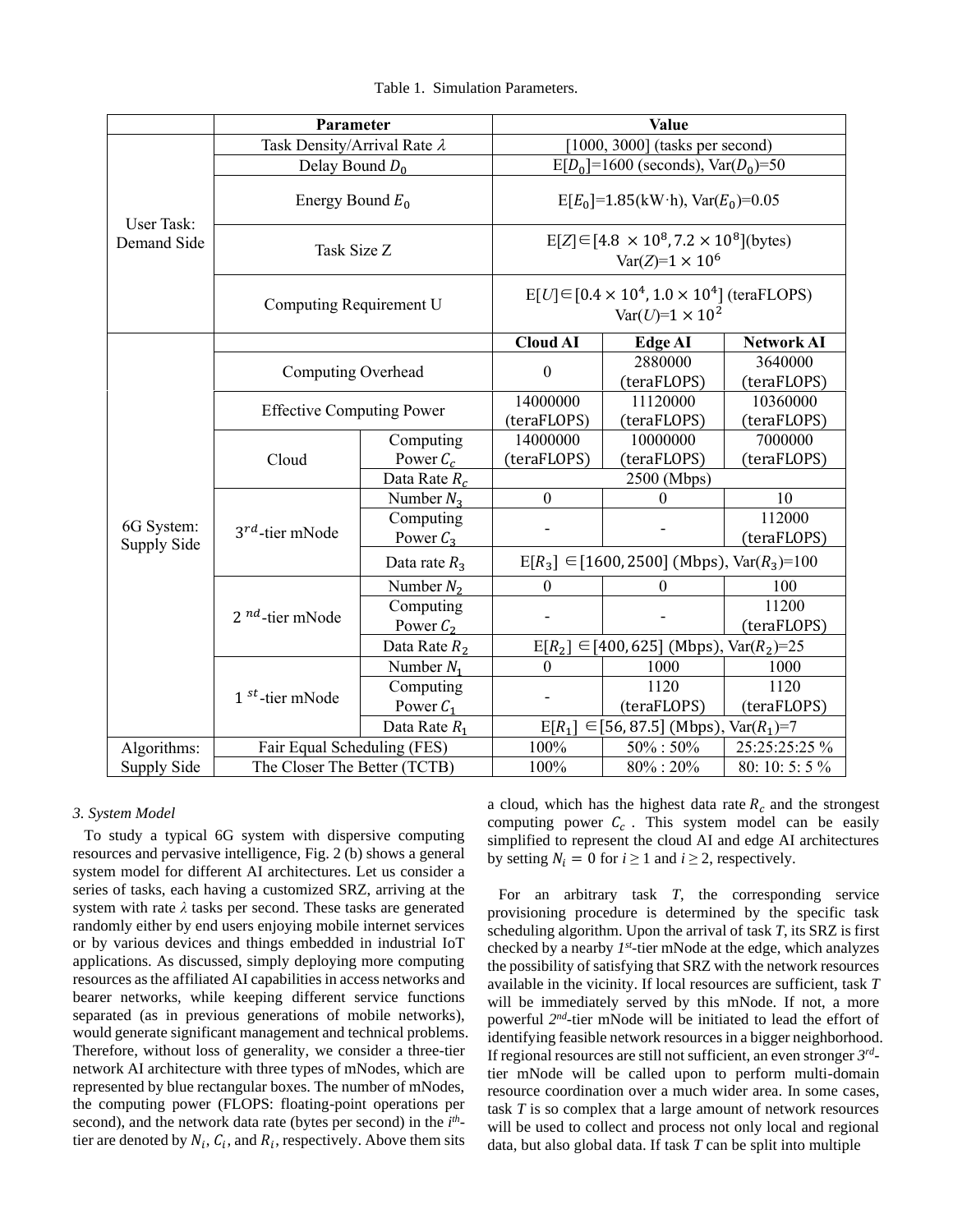

Fig. 3 Service Results of Representative Tasks with Different SRZs.

subtasks [15], the same number of mNodes in the horizontal or vertical directions can share their resources and capabilities to collectively serve task *T*. Otherwise, task *T* cannot be split and has to be uploaded to the cloud through the multi-tier network, thus increasing the end-to-end transmission delay, energy consumption, and total cost. Traditional cloud AI architecture relies on remote super-powerful computing resources, while recent edge AI architecture takes advantage of local lightweight computing resources. As the next stage, the network AI architecture incorporates both cloud and edge AI resources to allocate multi-tier, pervasive intelligence in 6G systems.

### V. SYSTEM PARAMETERS AND SIMULATION RESULTS

Different from the DeFog benchmarks built on representative applications [\(https://github.com/qub-blesson/DeFog\)](https://github.com/qub-blesson/DeFog), the simulation study of different AI architectures in this article is based on real world experiences and best practices in typical CT and IT networks. Table 1 lists all the parameters and their assumed values about tasks, three AI architectures, and two task scheduling algorithms for extensive computer simulations. On the demand side, different users continuously generate *λ* tasks per second. Assume a non-splittable task *T* have a size of bytes and a computing requirement of  $U$  teraFLOPS. To demonstrate the key results within limited space, only delay and energy consumption are chosen as the illustrative KPIs for constructing a two-dimensional SRZ for every task. If task *T* is served by an mNode in the  $h^{th}$  tier, the overall service delay  $D_T$ consists of communication delay and computation delay, and can be expressed as

$$
D_T = \sum_{i=1}^h \frac{Z}{R_i} + \frac{U}{C_h},\tag{1}
$$

where the effective computing power  $C_h$  includes the combined effects of queueing, execution, and storage delays at the service mNode. Similarly, the total energy consumption  $E_T$  consists of transmission energy consumption and computation energy consumption, and can be expressed as

$$
E_T = \sum_{i=1}^h \alpha_i \frac{Z}{R_i} + \gamma C_h{}^2 U,\tag{2}
$$

where  $\alpha_i$  and  $\gamma$  denote the average transmission power over the *i th* hop and the constant related to the service mNode's computing hardware structure, respectively. For analysis, we set  $\alpha_i = 0.1$  Watts and  $\gamma = 1 \times 10^{-33}$  in this study. The condition for user satisfaction is therefore  $D_T \leq D_0$  and  $E_T \leq E_0$ , where  $D_0$  and  $E_0$  are the upper bounds of service delay and energy consumption, as specified by the SRZ of task *T*. Without loss of generality, the values of  $Z$ ,  $U$ ,  $D_0$ , and  $E_0$  are randomly generated according to different Gaussian distributions.

For a sequence of tasks, Fig. 3 shows their customized SRZs as rectangular zones bounded by the actual values of  $D_0$  and  $E_0$ , represented by two dashed lines. The service results of the delay and energy consumption performance are denoted by three markers for different AI architectures. Taking Task 1 as an example, both the network AI and edge AI architectures can achieve satisfied QoEs since their markers are located inside the SRZ. On the contrary, the cloud AI architecture fails to provide acceptable delay performance.

On the supply side, the cloud AI, edge AI, and network AI architectures are evaluated with the same total computing power of 14M teraFLOPS. For a fair comparison, they are composed of a cloud and a three-tier network for serving tasks with different SRZs. For the cloud AI architecture, all tasks are transmitted over the network and served in the cloud. There is no additional computing overhead for task scheduling and resource management outside the cloud, so the effective computing power is  $C = C_c = 14M$  teraFLOPS.

The edge AI architecture allocates a small amount of computing power among 1000 1<sup>st</sup>-tier mNodes at the edge and the rest of computing power in the cloud. Assuming a 20% computing overhead for task scheduling and resource management at the edge, the resulting effective computing power is equal to  $C = N_1 \times C_1 + C_c = 11.12M$  teraFLOPS. In Table 1, two task scheduling algorithms are considered in performance evaluation. The Fair Equal Scheduling (FES) algorithm assigns all the tasks in a random manner, with half going to the edge and half to the cloud for services. The-Closer-The-Better (TCTB) algorithm follows the Pareto principle, or the 80/20 rule, so that 80% and 20% of all the tasks go to the edge and the cloud, respectively. The use of FES and TCTB algorithms will demonstrate the fundamental differences among the three AI architectures and provide standard benchmarks for developing more sophisticated algorithms for complex application scenarios and dynamic network conditions.

The network AI architecture is comprised of more mNodes with different capabilities in three network tiers, thus the additional computing overhead due to system and algorithm complexities is higher and assumed to be 3.64M teraFLOPS. The total effective computing power is then derived as  $C = N_1 \times C_1 + N_2 \times C_2 + N_3 \times C_3 + C_c =$ 

10.36M teraFLOPS. Usually, an upper-tier mNode covers a larger geographical or logical area in the network and therefore is more capable of serving more tasks. Specifically, as network tier increases, we assume that the number of mNodes decreases exponentially while the computing power of each mNode increases exponentially. The FES algorithm randomly assigns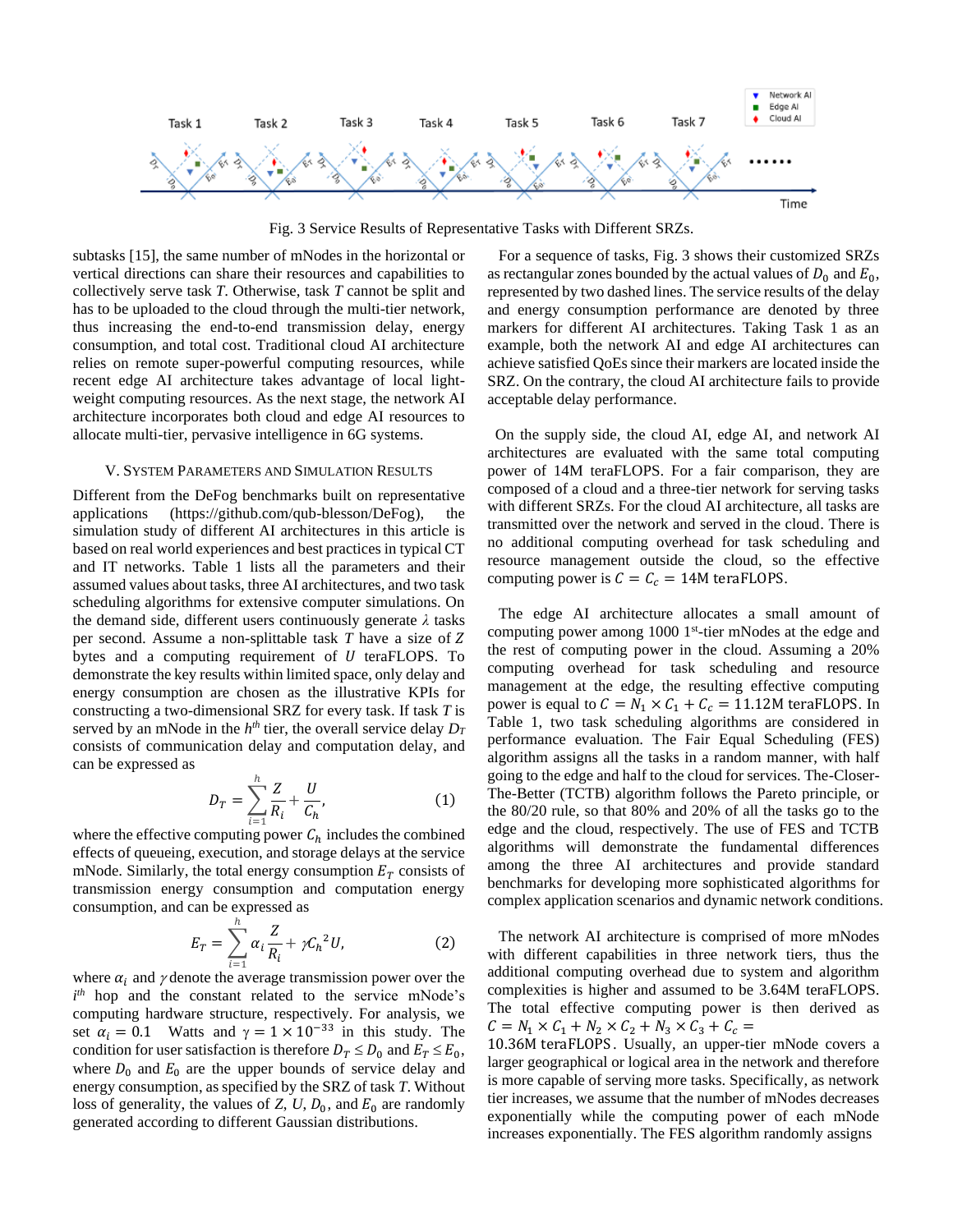



(b) Impact of Task Computing Requirement when Task Density *λ*=1000.

Fig. 4 USR versus Task Density and Computing Requirement.

each task to a network tier or the cloud, thus a portion of 25% tasks is served in each network tier and the cloud. The TCTB algorithm gives much higher priorities to lower network tiers, so the proportions of task assignments to the  $I^{st}$ -tier,  $2^{nd}$ -tier, *3 rd* -tier, and cloud are reasonably set as 80%, 10%, 5%, and 5%, respectively.

As defined, the overall USR can be calculated by comparing the number of satisfied tasks against the total number of served tasks. When the Gaussian distributions of task size and network data rates are fixed, i.e.,  $Z \sim N$  ( $6 \times 10^8$ ,  $10^6$ ),  $R_I \sim N$  (70, 7), *R2*~N (500, 25), and *R3*~N (2000, 100), Fig. 4 illustrate the USR performance of the three AI architectures under dynamic task densities and computing requirements. In Fig. 4 (a), the task density has a linear impact on the decline of the USR curves under different AI architectures. For TCTB, when *λ* is equal to 1500, 2000, and 2500 tasks per second, respectively, the network AI architecture can achieve 3.8%, 5.3%, and 7.4% higher USR than the edge AI architecture, while 315.0%, 393.8%, and 461.5% higher USR than the cloud AI architecture, respectively.

In Fig. 4 (b), the USR curve of the cloud AI architecture has two knee points at about *U*=4800 teraFLOPS and *U*=6600 teraFLOPS. The transition region between them has a steep slope, which implies that the energy consumptions for executing all the tasks in the cloud increase very rapidly when the average computing requirement increases. Under both TCTB and FES algorithms, the green and blue curves of the edge AI and network AI architectures are much less sensitive to this change, which is due to the efficient services by mNodes in the neighborhood. The turning points for TCTB and FES curves are around *U*=6800 teraFLOPS and *U*=7100 teraFLOPS respectively, where the gradients climb roughly from 0 to 0.36.

In Fig. 5 (a), for fixed task density *λ*=1000 and task computing requirement  $U \sim N (7 \times 10^3, 10^2)$ , when task size increases, the USR curve of the cloud AI architecture degrades dramatically

because long-distance transmissions of bigger tasks become more time-consuming and energy-intensive, thus adversely impacting the USR. On the contrary, the USR curves of the edge AI and network AI architectures are much less sensitive to task size changes, thanks to the computing resources deployed at the edge and in the network. Compared with FES, TCTB is more effective in satisfying different SRZs simultaneously by transmitting most tasks to local and regional mNodes. The turning points of TCTB curves are around  $Z=6 \times 10^8$  bytes where the gradients are doubled from 0.17 to 0.38.

Fig. 5 (b) demonstrates the influence of network data rates on the USR performance. Specifically, we assume that *R1*, *R2* and *R<sup>3</sup>* are Gaussian random variables with different mean values, but at a fixed ratio of E[*R1*]:E[*R2*]:E[*R3*]=7:50:200. So, only  $E[R_I]$  is shown as the X-axis in the figure. Very interestingly, these curves are like the mirror flips of those in Fig. 5 (a), because higher network data rates and smaller task sizes both imply lower transmission delays. Therefore, increasing network data rates and reducing task size have almost equivalent impact on the USR performance. When network data rate is high, e.g.,  $E[R_I] > 85$  Mbps, the USR curve of the cloud AI architecture gets very close to the curves of the edge AI and network AI architectures, just like the case when the average task size E[*Z*]  $<$  4.95 $\times$ 10<sup>8</sup> bytes in Fig. 5 (a).

## VI. CONCLUSIONS

Unlike existing 4G/5G systems that offer standard mobile services for different application scenarios, 6G systems should be able to tailor customized services to meet everyone's personal requirements. From a user's perspective, we first introduced the concept of SRZ to characterize each task's integrated performance requirements. Next, from a system's perspective, we introduced the concept of USR to evaluate the system's overall service ability of satisfying individualized SRZs of different tasks. Then, the cloud, edge, and network AI architectures were studied and compared under dynamic task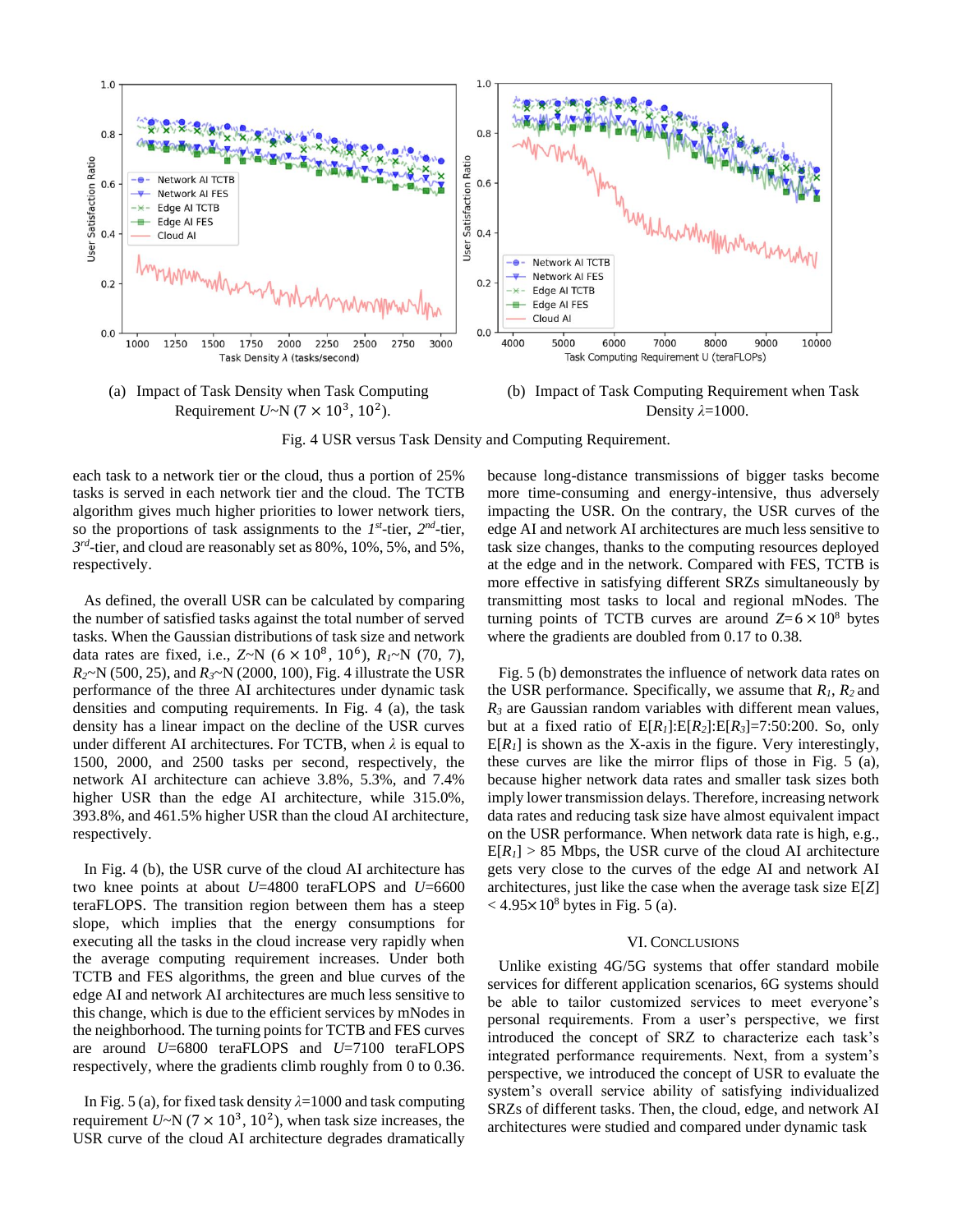



Fig. 5 USR versus Task Size and Network Data Rate.

densities, task sizes, computing requirements, network data rates, and two task scheduling algorithms. By deploying multitier mNodes, the proposed network AI architecture can achieve the highest USR under dynamic network conditions. In contrast, the centralized cloud AI architecture has difficulties in meeting stringent delay and energy consumption bounds, thus not suitable for delay-sensitive broadband applications such as interactive VR/AR games, autonomous driving, and intelligent manufacturing.

As to future work, the following open problems require further discussions and investigations from the community.

- (1) **Statistical Models of SRZs:** integrated service requirements of different types of realistic tasks should be studied in complex application scenarios and dynamic network conditions. New KPIs on pervasive intelligence, QoE, and social benefits will be investigated. Priorities should be given to mission-critical tasks and elderly users.
- (2) **Service Capacity of 6G Systems:** practical mechanisms should be developed to map customized SRZs onto heterogenous system resources and AI capabilities across multiple tiers and domains. Theoretical analysis of system service capacity is crucial for improving service efficiency, resource utilization, and everyone-centric QoE.
- (3) **Cross-domain Service Provisioning:** the design of NALC and NAMO units should be completed to support a series of effective interfaces, protocols, and algorithms for multi-tier cross-domain resource allocation, customized service provisioning, task scheduling, multinode collaborations, mobility management, behavior monitoring, security and privacy protection, network automation, and performance optimization.
- (4) **Implementation of 6G Network AI Architecture:** real experiments should be conducted in 6G wireless testbeds with multi-tier mNodes. Disparate applications scenarios and user distributions will generate diverse tasks with different SRZs. Some practical issues such as training data splitting, AI model and algorithm dependency, service

coverage and handoff, network reliability, and system complexity are important and worth studying.

## ACKNOWLEDGMENT

Yang Yang would like to thank Prof. Lajos Hanzo from University of Southampton, UK, Dr. Qi Bi from China Telecom, China, Prof. Zhisheng Niu from Tsinghua University, China, Dr. Tao Zhang from the National Institute of Standards and Technology, USA, Prof. Raymond Wei-Ho Yeung from the Chinese University of Hong Kong, China, and Prof. Rui Tan from Nanyang Technological University, Singapore, for their valuable comments on a draft version of this article. This work was supported in part by the National Key Research and Development Program of China (2020YFB2104300), the Major Key Project of the Peng Cheng Laboratory (PCL2021A15), and the National Natural Science Foundation of China (U21B2002 and 61932014).

#### **REFERENCES**

- [1] Y. Xiao, G. Shi, Y. Li, W. Saad, and H. V. Poor, "Toward Self-learning Edge Intelligence in 6G," IEEE Communications Magazine, vol. 58, no. 12, pp. 34-40, Dec. 2020.
- [2] Y. Yang, "Multi-tier Computing Networks for Intelligent IoT," Nature Electronics, vol. 2, pp. 4-5, Jan. 2019.
- [3] Y. Yang, X. Chen, R. Tan, and Y. Xiao, "Intelligent IoT for the Digital World," ISBN: 9781119593546, Wiley, 2021.
- [4] X. H. You, C. X. Wang, et al., "Towards 6G Wireless Communication Networks: Vision, Enabling Technologies, and New Paradigm Shifts," Science China Information Sciences, Vol. 64, No. 1, Jan. 2021.
- [5] Z. Feng, Z. Wei, X. Chen, H. Yang, Q. Zhang, and P. Zhang, "Joint Communication, Sensing, and Computation Enabled 6G Intelligent Machine System," IEEE Network, pp. 34-42, Nov./Dec. 2021.
- [6] W. Saad, M. Bennis, and M. Chen, "A Vision of 6G Wireless Systems: Applications, Trends, Technologies, and Open Research Problems," IEEE Network, pp.134-142, May/Jun. 2020.
- [7] S. Chen, Y. C. Liang, S. Sun, S. Kang, W. Cheng, and M. Peng, "Vision, Requirements, and Technology Trend of 6G: How to Tackle the Challenges of System Coverage, Capacity, User Data-Rate and Movement Speed," IEEE Wireless Communications, vol. 27, no. 2, pp. 218-228, Apr. 2020.
- [8] X. Shen, J. Gao, W. Wu, M. Li, C. Zhou, and W. Zhuang, "Holistic Network Virtualization and Pervasive Network Intelligence for 6G,"